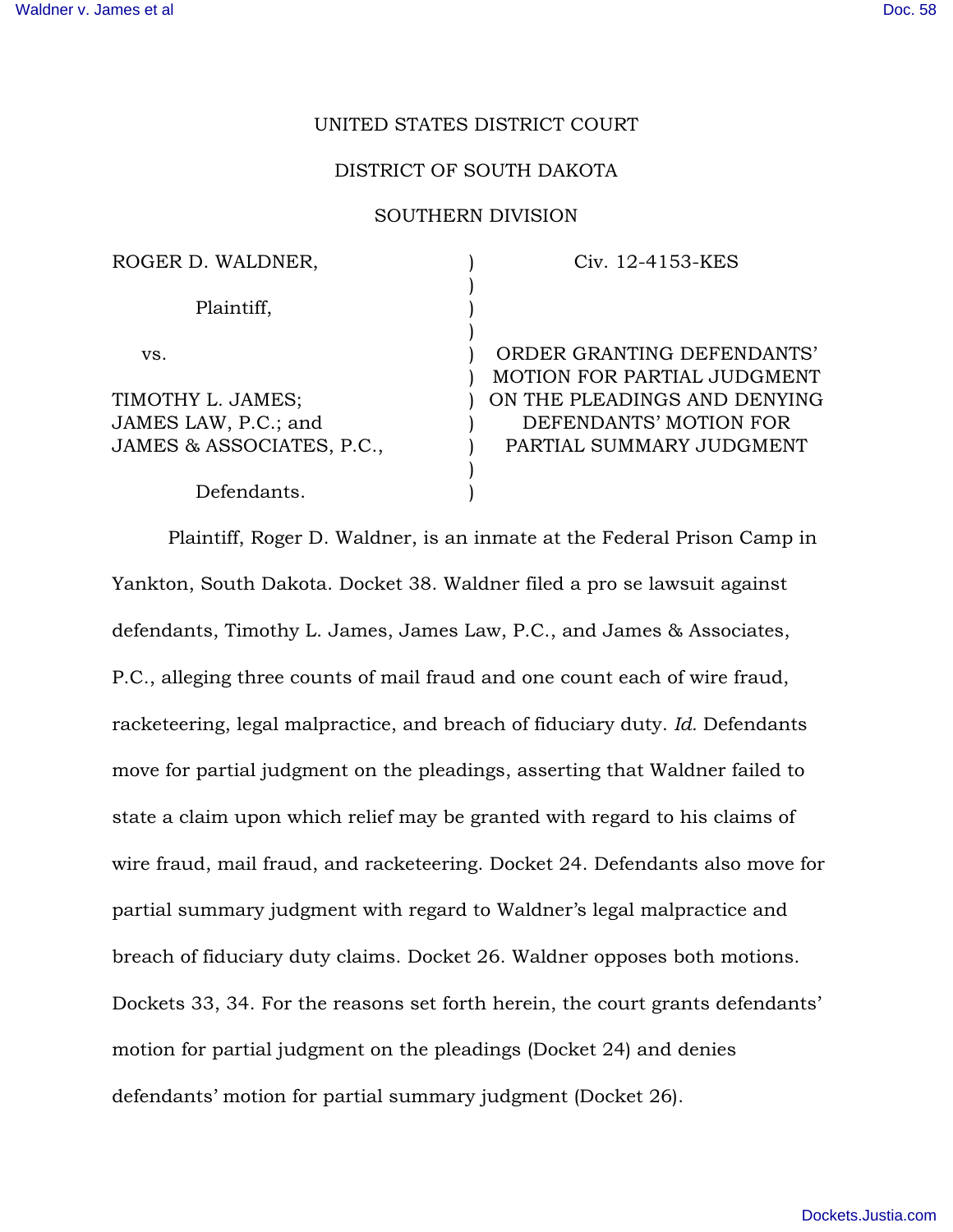#### FACTUAL BACKGROUND

In the light most favorable to Waldner, the facts are as follows:

In 2006, Waldner retained the legal services of Timothy L. James for the purpose of bringing an action for legal malpractice against A. Thomas Pokela, an attorney who allegedly mishandled the defense of multiple lawsuits against Waldner. Docket 1 at  $\P$  16–17. James filed the action on May 1, 2009, and on August 17, 2009, after Pokela failed to answer the complaint, the Minnehaha County Circuit Court entered a judgment of default against Pokela. *Id.* at ¶¶ 21, 23–24. A prove-up hearing was held on April 14, 2011, at which time the state court considered James's affidavit in support of damages. *Id.* at ¶¶ 25–26. Thereafter, the state court entered a judgment against Pokela in the amount of  $$1,652,783.30$  and awarded  $$814,618.51$  in pre-judgment interest.<sup>1</sup> *Id.* at ¶ 28.

According to Waldner, the original complaint in the malpractice action against Pokela listed judgments from seven cases wherein Pokela represented Waldner, in which the actual damages and post-judgment interest totaled \$2,604,358.19. Docket 1 at ¶ 31. When James prepared his affidavit for the prove-up hearing, however, he represented the total amount to be \$2,467,401.97—a difference of \$136,956.22. *Id.* at ¶¶ 32–33. Nonetheless,

 $1$ <sup>1</sup> These numbers reflected the amounts set forth in James's affidavit in support of damages. Docket 1 at ¶ 29.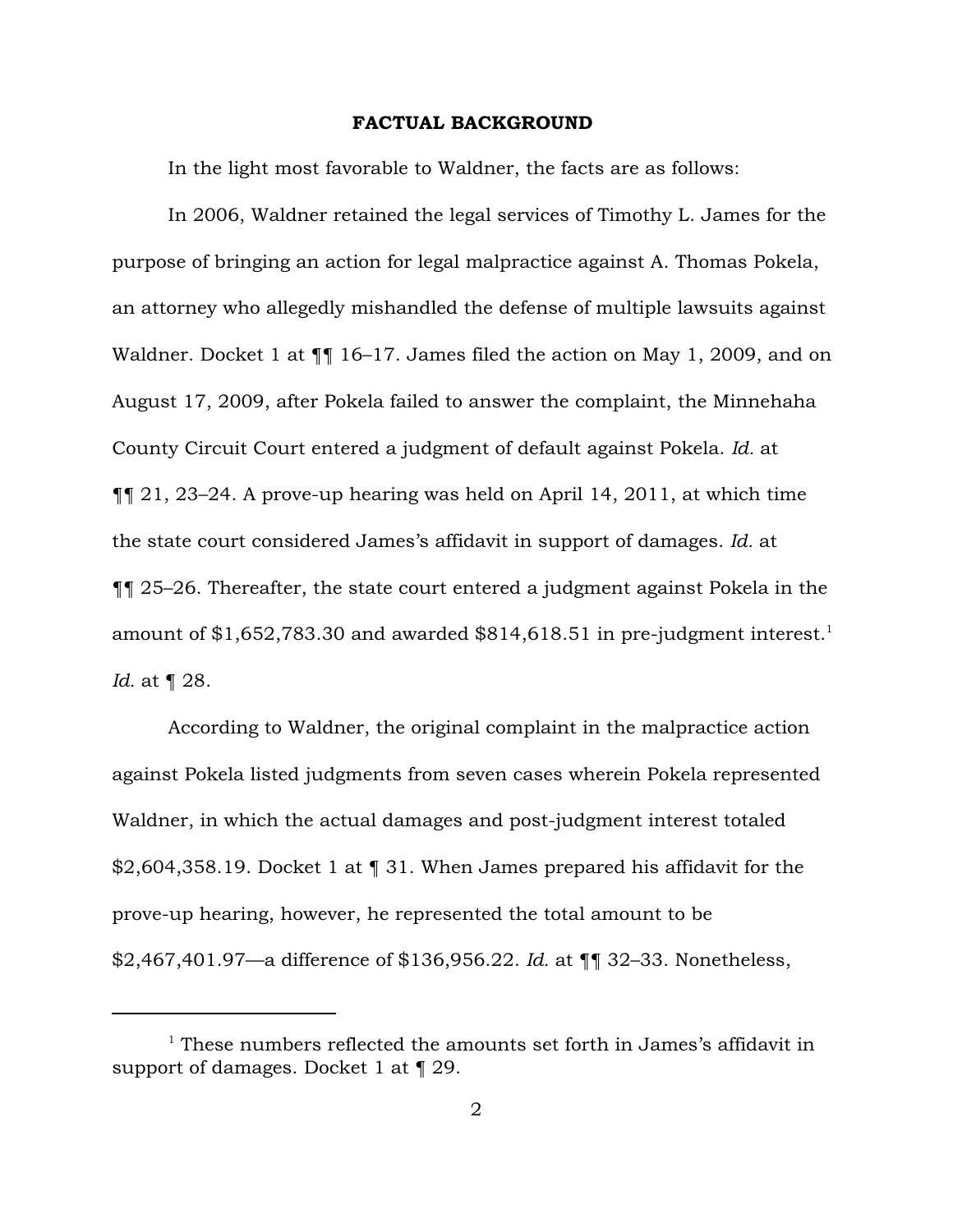Waldner now alleges that the total amount of damages and post-judgment interest stemming from the seven cases wherein Pokela committed legal malpractice should have been \$3,525,747.53. *Id.* at ¶ 34. Consequently, as a result of James's alleged legal malpractice, Waldner claims he has been deprived of \$2,976,118.61 in damages, plus post-judgment interest. *Id.* at ¶¶ 35–36. Waldner now alleges that James conspired with Pokela to help Pokela avoid liability, thus committing mail fraud, wire fraud, racketeering, legal malpractice, and a breach of his fiduciary duty. Docket 1.

#### STANDARDS OF REVIEW

# I. Judgment on the Pleadings

"The applicable standard of review on a motion for judgment on the pleadings pursuant to Fed. R. Civ. P. 12(c) is the same as that on a motion to dismiss under Fed. R. Civ. P. 12(b)(6)." *Cain v. Ark. Dep't of Corr.*, No. 5:05CV00053HLJ, 2006 WL 2547401, at \*1 (E.D. Ark. Sept. 1, 2006) (citations omitted); *see also Westcott v. City of Omaha*, 901 F.2d 1486, 1488 (8th Cir. 1990) (noting that courts review a 12(c) motion under the same standard that governs a 12(b)(6) motion (citations omitted)). "Judgment on the pleadings is appropriate when there are no material facts to resolve and the moving party is entitled to judgment as a matter of law." *Mills v. City of Grand Forks*, 614 F.3d 495, 497–98 (8th Cir. 2010) (citation omitted). "The facts pleaded by the non-moving party must be accepted as true and all reasonable inferences from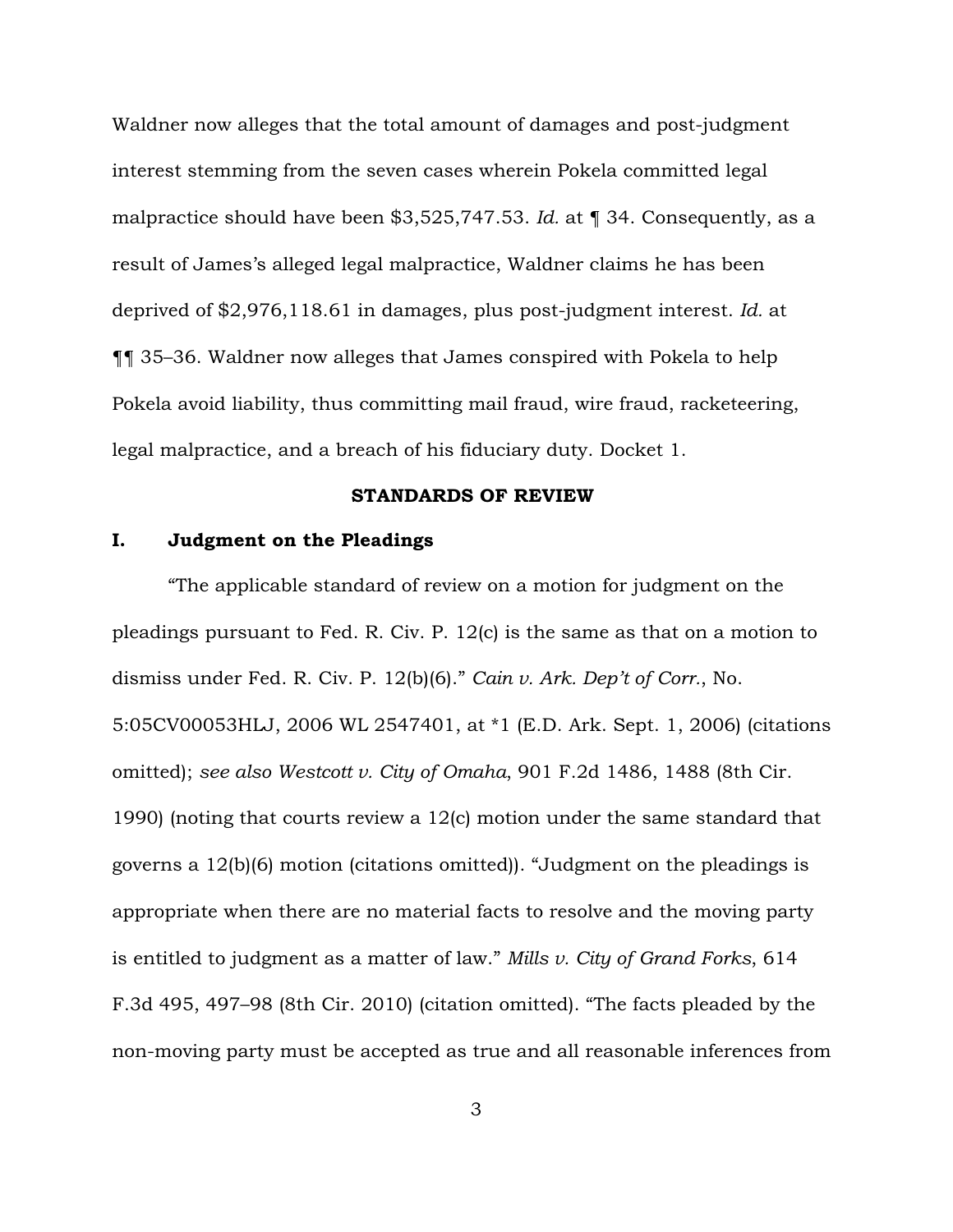the pleadings should be taken in favor of the non-moving party." *Id.* (citation omitted). "The court may consider the pleadings themselves, materials embraced by the pleadings, exhibits attached to the pleadings, and matters of public record." *Id.* (citation omitted); *see also* Charles Alan Wright & Arthur R. Miller, Federal Practice and Procedure § 1371, at 276 (2004) ("Conversion . . . will not occur with regard to all matters subject to judicial notice and things that are central or integral to the nonmoving party's pleading.").

Pro se complaints, " 'however inartfully pleaded,' [are] held to 'less stringent standards than formal pleadings drafted by lawyers.' " *Estelle v. Gamble*, 429 U.S. 97, 106 (1976) (quoting *Haines v. Kerner*, 404 U.S. 519, 520 (1972)). Nonetheless, a pro se complaint must comply with the minimal requirements set forth in the Federal Rules of Civil Procedure, which specifically require pleadings to contain "a short and plain statement of the claim showing that the pleader is entitled to relief." Fed. R. Civ. P. 8(a)(2). Although a pro se complaint need not contain detailed factual allegations, it must contain "more than labels and conclusions, and a formulaic recitation of the elements of a cause of action will not do." *Bell Atl. Corp. v. Twombly*, 550 U.S. 544, 555 (2007). A pro se complaint must "allege facts sufficient to support the claims advanced." *Stone v. Harry*, 364 F.3d 912, 914 (8th Cir. 2004). The court is not required to "supply additional facts, nor will [it] construct a legal theory that assumes facts that have not been pleaded." *Id.*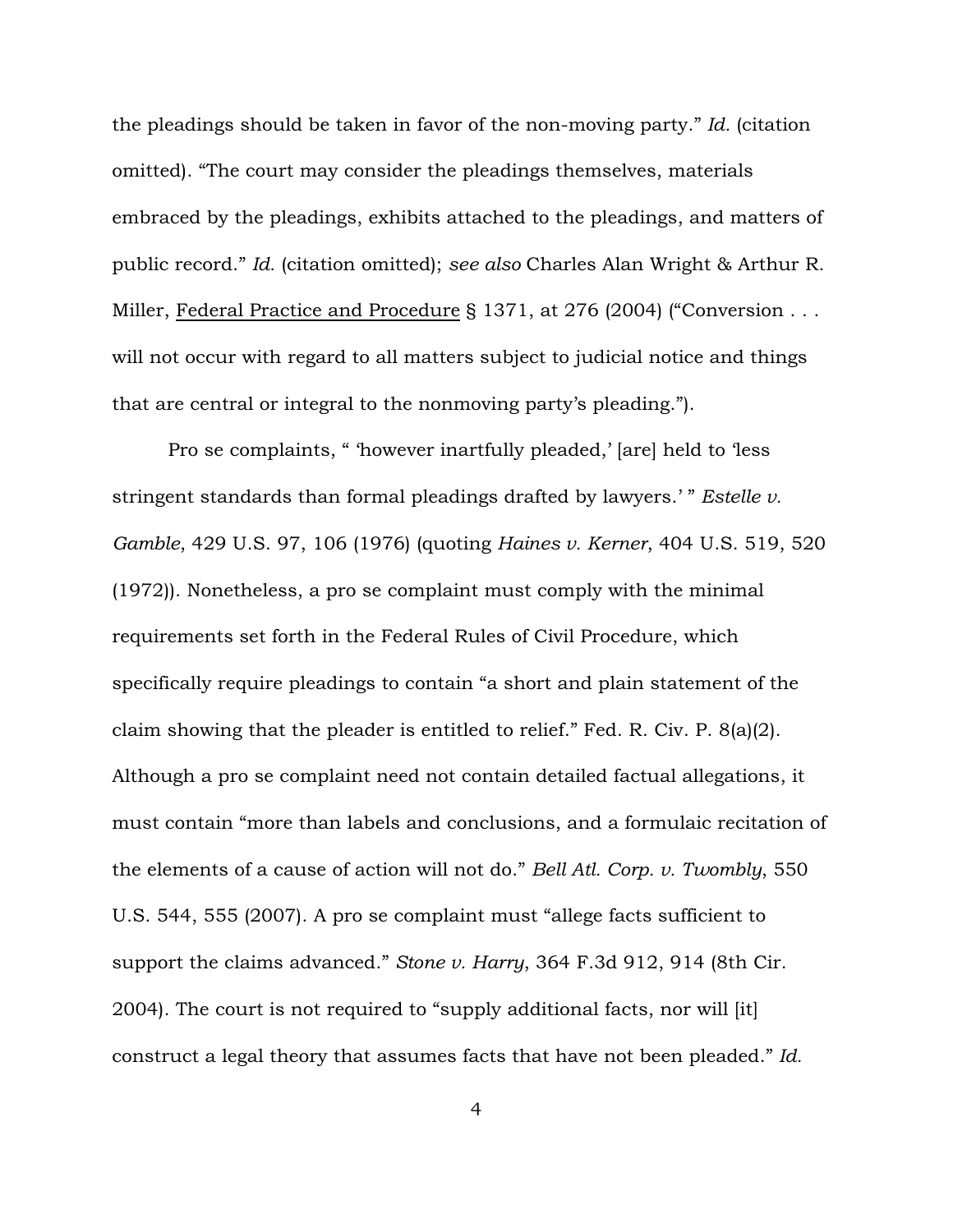(citing *Dunn v. White*, 880 F.2d 1188, 1197 (10th Cir. 1989)). If the complaint does not contain these bare essentials, dismissal is appropriate. *Beavers v. Lockhart*, 755 F.2d 657, 663 (8th Cir. 1985).

#### II. Summary Judgment

"Summary judgment is appropriate when the evidence, $2$  viewed in a light most favorable to the non-moving party, demonstrates that there is no genuine issue of material fact, and that the moving party is entitled to judgment as a matter of law." *Clark v. Kellogg Co.*, 205 F.3d 1079, 1082 (8th Cir. 2000); *see also* Fed. R. Civ. P. 56(a). "Once the motion for summary judgment is made and supported, it places an affirmative burden on the non-moving party to go beyond the pleadings and by affidavit or otherwise designate specific facts showing that there is a genuine issue for trial." *Commercial Union Ins. v. Schmidt*, 967 F.2d 270, 271 (8th Cir. 1992) (internal quotations and citations omitted). "Only disputes over facts that might affect the outcome of the suit under the governing law will properly preclude the entry of summary judgment." *Anderson v. Liberty Lobby, Inc.*, 477 U.S. 242, 248 (1986). Although "the court is required to . . . give [the nonmoving] party the benefit of all reasonable inferences to be drawn from the underlying facts," *Vette Co. v. Aetna Cas. & Sur. Co.*, 612 F.2d 1076, 1077 (8th Cir. 1980), the nonmoving

 $2^{\circ}$  The evidence includes the pleadings, depositions, documents, electronically stored information, stipulations, answers to interrogatories, admissions, and affidavits. Fed. R. Civ. P. 56(c).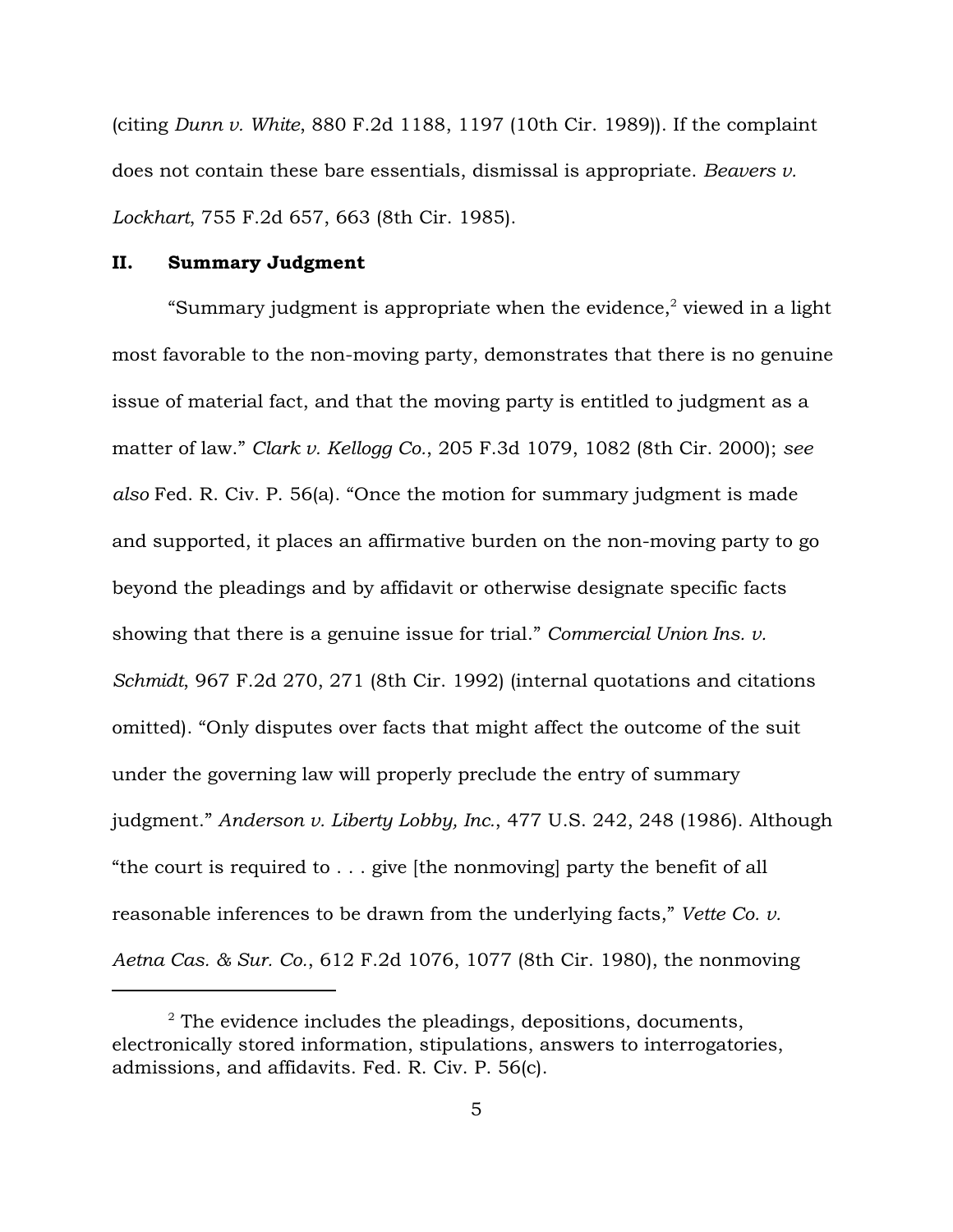party may not "rest upon mere denials or allegations." *Forrest v. Kraft Foods, Inc.*, 285 F.3d 688, 691 (8th Cir. 2002). Instead, the nonmoving party must "set forth specific facts sufficient to raise a genuine issue for trial." *Id.*

As previously indicated, prisoners who proceed pro se are entitled to the benefit of liberal construction at the pleading stage. *Quam v. Minnehaha Cnty. Jail*, 821 F.2d 522, 522 (8th Cir. 1987). Nonetheless, the summary judgment standard set forth in Rule 56 of the Federal Rules of Civil Procedure remains applicable to prisoners proceeding pro se. *Id.* The district court is not required to "plumb the record in order to find a genuine issue of material fact." *Barge v. Anheuser-Busch, Inc.*, 87 F.3d 256, 260 (8th Cir. 1996). Moreover, the court is not "required to speculate on which portion of the record the nonmoving party relies, nor is it obligated to wade through and search the entire record for some specific facts that might support the nonmoving party's claim." *Id.* Courts must remain sensitive, however, "to the special problems faced by prisoners attempting to proceed pro se in vindicating their constitutional rights, and [the Eighth Circuit does] not approve summary dismissal of such pro se claims without regard for these special problems." *Nickens v. White*, 622 F.2d 967, 971 (8th Cir. 1980).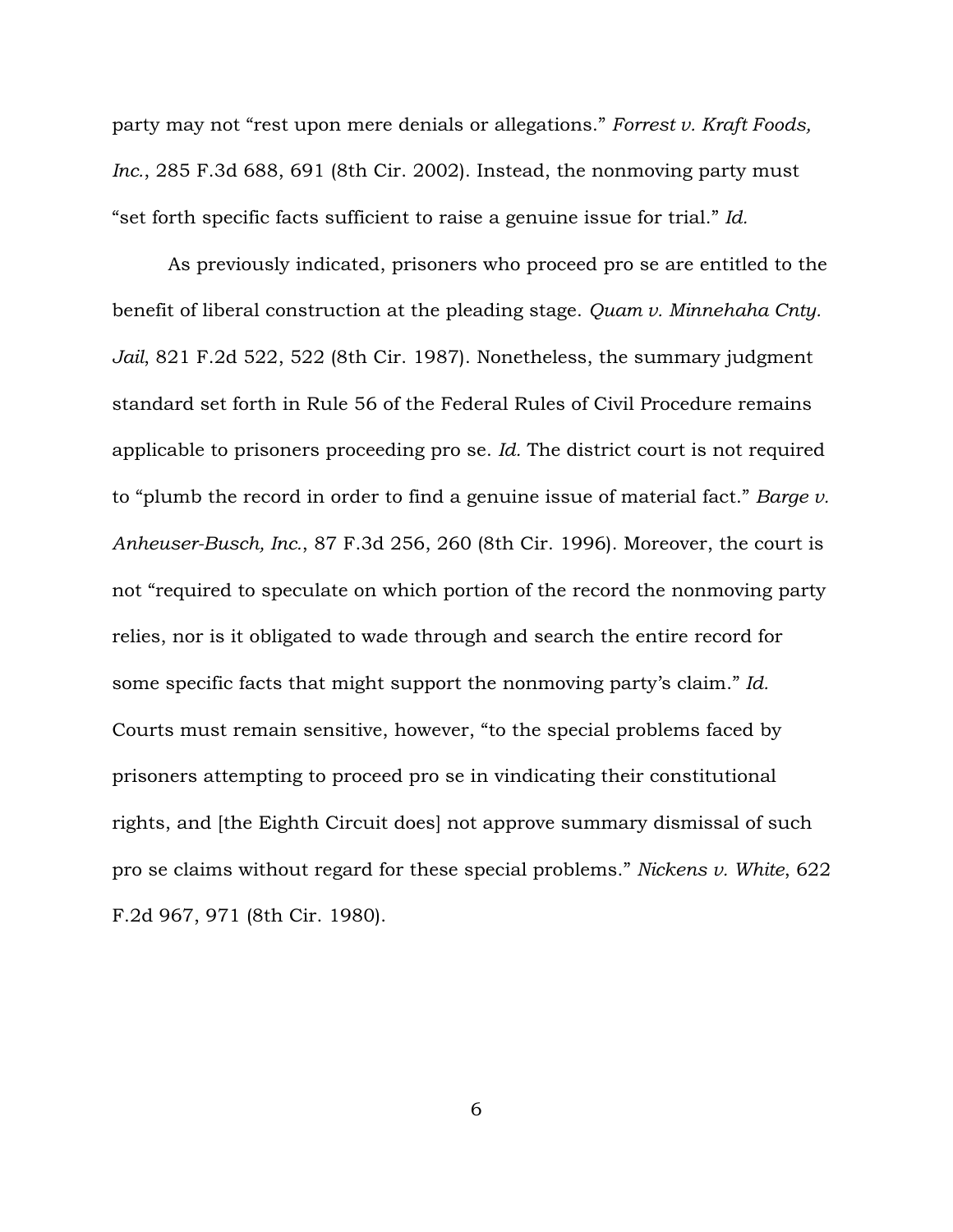#### DISCUSSION

# I. The court grants defendants' motion for partial judgment on the pleadings.

Defendants assert they are entitled to judgment on the pleadings with regard to Waldner's claims of mail fraud, wire fraud, and racketeering. Dockets 24, 25. Waldner opposes defendants' motion. Docket 34. For the following reasons, the court grants defendants' motion for partial judgment on the pleadings.

# A. Waldner has failed to sufficiently allege mail and wire fraud.

Waldner alleges that defendants committed mail fraud each time defendant James mailed an allegedly false or inaccurate document to the court in relation to the legal malpractice action against Pokela—once on May 1, 2009, when he mailed a copy of the complaint to the circuit court (Docket 1 at ¶¶ 37–46); once on March 18, 2011, when he mailed copies of the "Notice of Prove-Up Hearing" and the "Affidavit of Timothy L. James in Support of Damages Prove-Up" to the circuit court (Docket 1 at ¶¶ 47–58); and once on April 14, 2011, when he mailed copies of the "Notice of Entry of Order" and the court's judgment to the circuit court (Docket 1 at ¶¶ 59–69). Because each of the mailed documents contained allegedly "erroneous" information regarding the extent of actual damages suffered by Waldner as a result of Pokela's legal malpractice, Waldner contends that each mailing constituted mail fraud under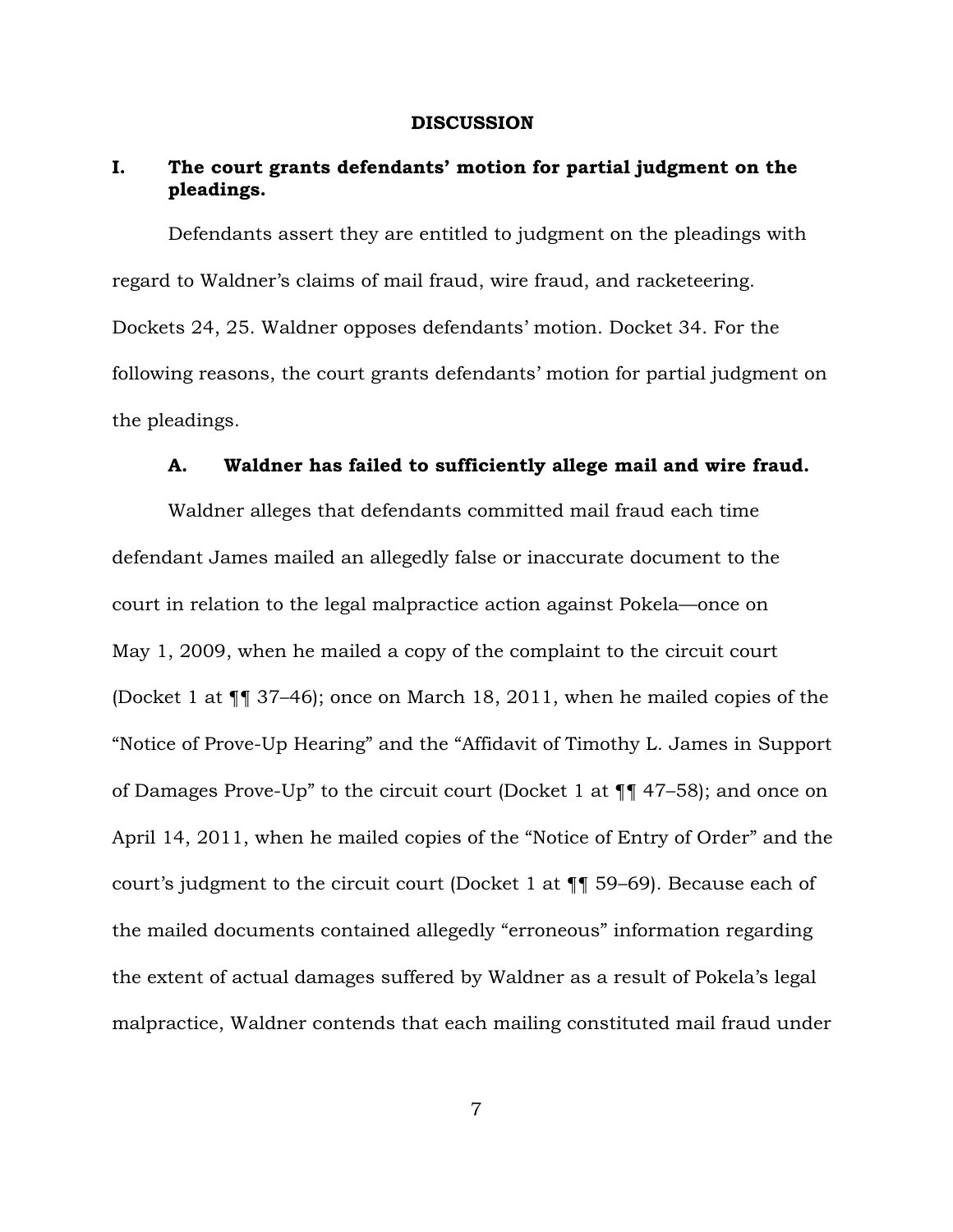18 U.S.C. § 1341. Further, Waldner alleges that defendants committed wire fraud on or about April 19, 2011, when James failed to send Waldner the documents he had requested over the telephone. According to Waldner, because the requests were made by telephone, James's failure to send requested documents constituted wire fraud under 18 U.S.C. § 1343.

The statutes under which Waldner wishes to hold defendants liable—18 U.S.C. §§ 1341, 1343—are federal criminal statutes. As defendants have correctly asserted, a private cause of action does not exist under 18 U.S.C. § 1341. *See Wisdom v. First Midwest Bank, of Poplar Bluff*, 167 F.3d 402, 408 (8th Cir. 1999) (holding "that Congress did not intend to create a private right of action in enacting either the mail or wire fraud statutes"). Moreover, in his response to defendants' motion for partial judgment on the pleadings, Waldner concedes that he did not intend for the wire and mail fraud counts to be independent claims, but rather proof of predicate acts in support of Waldner's racketeering claim. Docket 34 at 2. Although the court will consider the facts alleged within the mail and wire fraud claims when considering Waldner's racketeering claim, such claims fail as independent grounds for relief. Accordingly, defendants are entitled to judgment in their favor on the mail and wire fraud claims, and such claims are dismissed.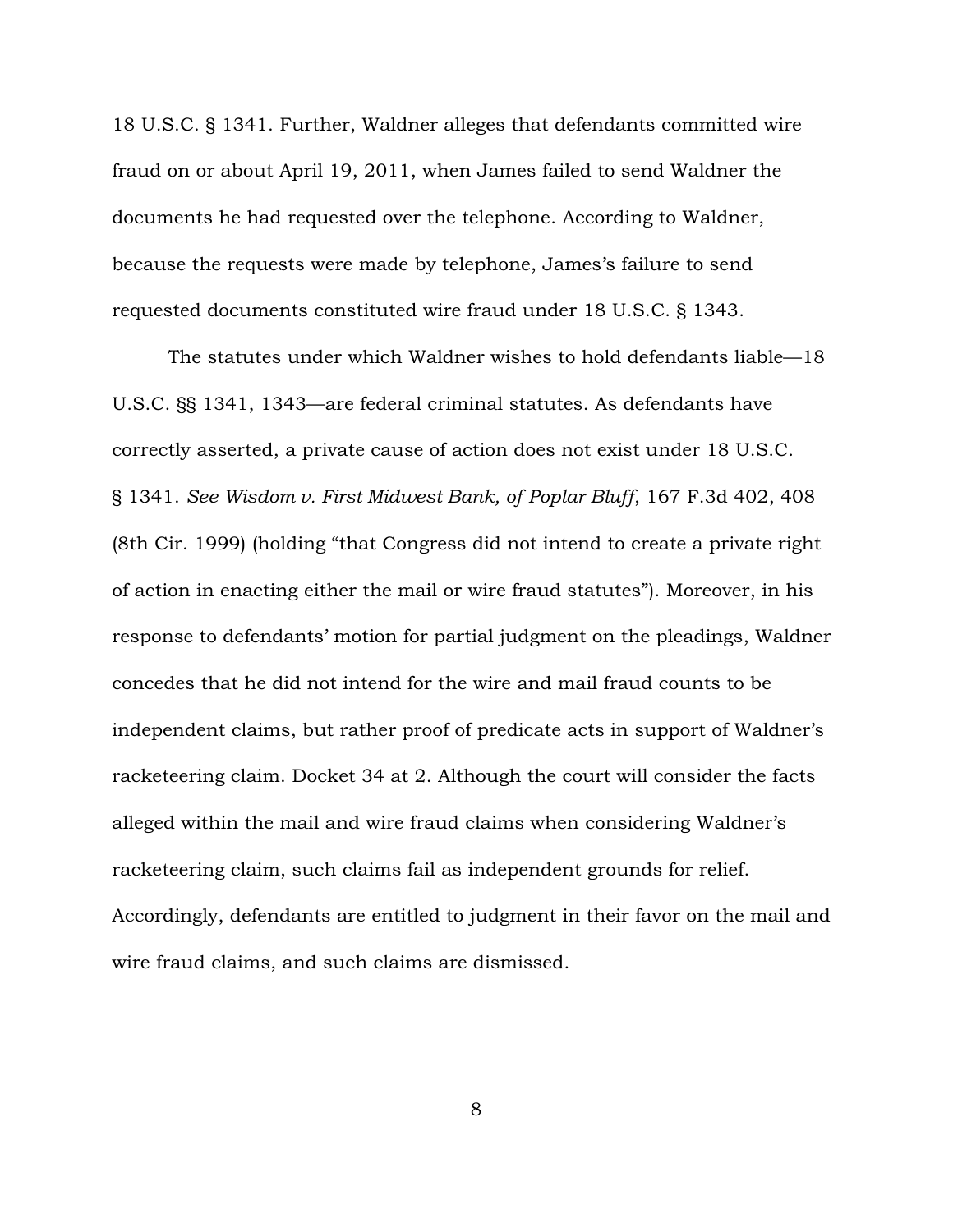# B. Waldner has failed to sufficiently allege a RICO claim.

Waldner alleges that defendants engaged in multiple acts of mail and wire fraud to defraud Waldner of money to which he was entitled, thereby participating in a pattern of racketeering activity that was part of the same continuous and ongoing enterprise. Docket 1 at ¶ 89. Moreover, Waldner alleges that defendants engaged in other "[p]redicate [a]cts, which included instances of . . . False Statements (1001), and Right to Honest Service . . . ." *Id.* at **[94.** Included in this alleged activity were other members of James's law firm, A. Thomas Pokela, and the Circuit Court of Minnehaha County. *Id.* at ¶ 90. As a result of defendants' actions, Waldner obtained a judgment "substantially below the Actual Damages suffered . . . , causing [Waldner] to lose money and to suffer interest penalties upon such losses as he was otherwise Legally Entitled to under the Law." Docket 1 at ¶ 96.

"To recover in a civil suit for a violation of RICO, a plaintiff must prove: (1) that the defendant violated 18 U.S.C. § 1962; (2) that the plaintiff suffered injury to business or property; and (3) that the plaintiff's injury was proximately caused by the defendant's RICO violation." *Fogie v. THORN Americas, Inc.*, 190 F.3d 889, 894 (8th Cir. 1999) (citations omitted). In the instant case, Waldner has alleged that defendants violated subsection (c) of 18 U.S.C. § 1962. Docket 1 at ¶¶ 88–98.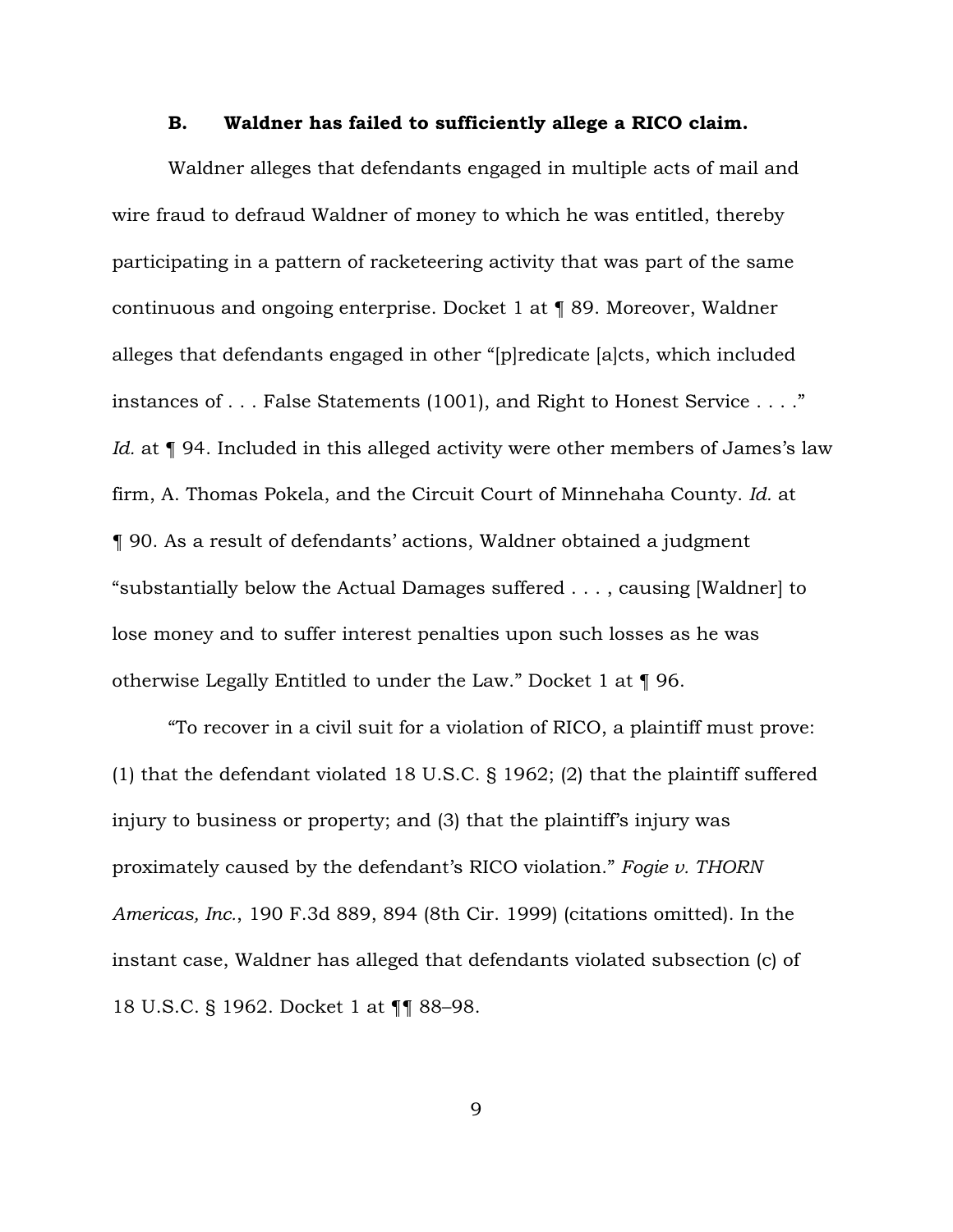Under subsection (c), it is "unlawful for any person employed by or associated with any enterprise engaged in, or the activities of which affect, interstate or foreign commerce, to conduct or participate, directly or indirectly, in the conduct of such enterprise's affairs through a pattern of racketeering activity or collection of unlawful debt." To state a claim under § 1962(c), "a plaintiff must establish (1) the existence of an enterprise; (2) defendant's association with the enterprise; (3) defendant's participation in predicate acts of racketeering; and (4) defendant's actions constitute a pattern of racketeering activity." *United HealthCare Corp. v. Am. Trade Ins. Co.*, 88 F.3d 563, 570 (8th Cir. 1996). Moreover, "the plaintiff must demonstrate that 'he has been injured in his business or property by the conduct constituting the violation.' " *Id.* (quoting *Sedima, S.P.R.L. v. Imrex Co.*, 473 U.S. 479, 496 (1985)).

To state a claim pursuant to  $\S 1962(c)$ , a plaintiff must first allege the existence of an enterprise. An enterprise must possess three characteristics: "[a] common or shared purpose, some continuity of structure<sup>3</sup> and personnel, and an ascertainable structure distinct from that inherent in a pattern of

 $^3$  The Eighth Circuit has defined "continuity of structure" as " 'an  $\,$ organizational pattern or system of authority that provides a mechanism for directing the group's affairs on a continuing, rather than an ad hoc basis.'" *Rolfes v. MBNA Am. Bank N.A.*, 416 F. Supp. 2d 745, 751 (D.S.D. 2005) (quoting *United States v. Kragness*, 830 F.2d 842, 856 (8th Cir. 1987)).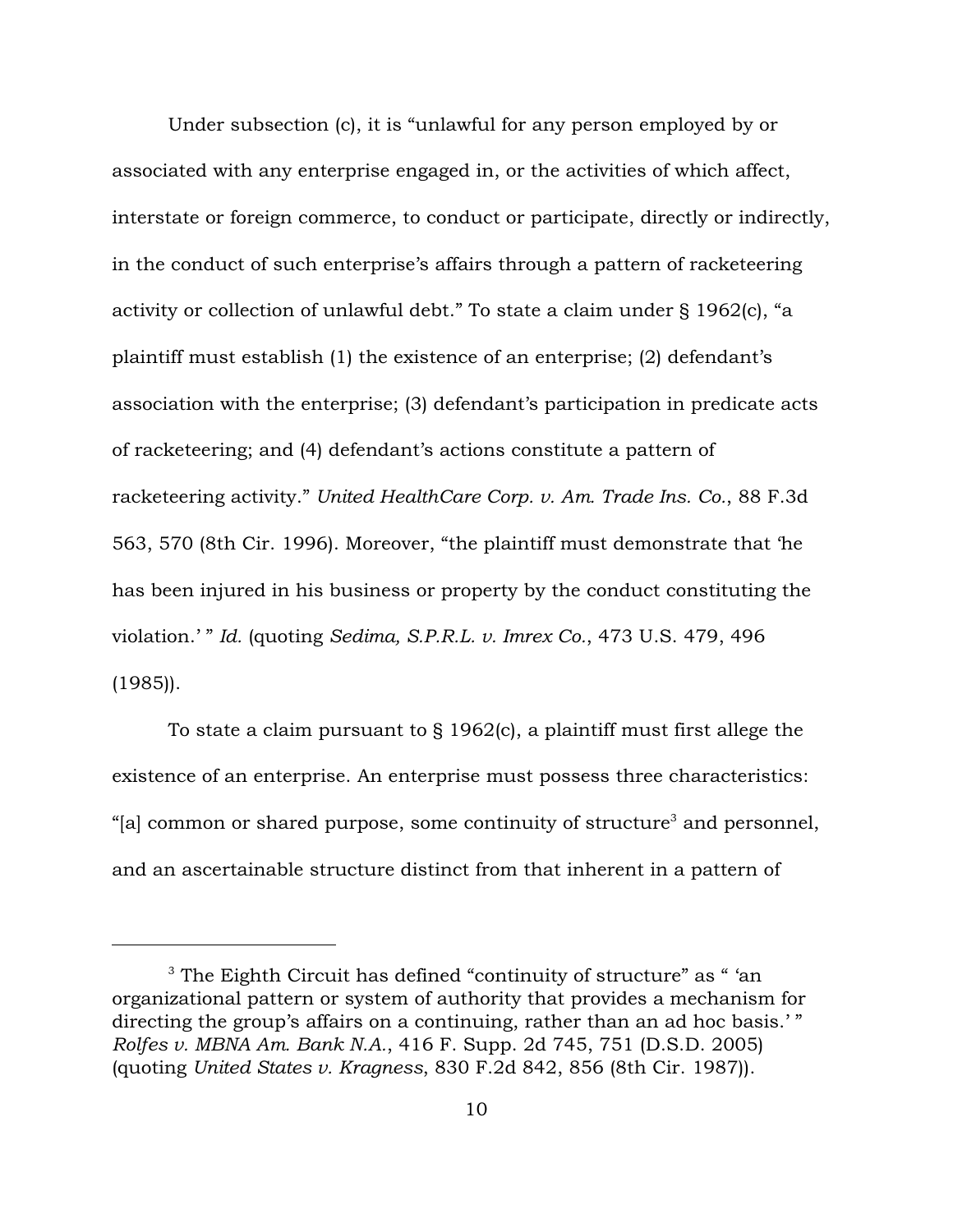racketeering." *McDonough v. Nat'l Home Ins. Co.*, 108 F.3d 174, 177 (8th Cir. 1997) (internal citations omitted). To establish the third characteristic—a distinct structure—a plaintiff must show "that the common activities of the enterprise extend beyond the minimal association necessary to sustain the pattern of racketeering." *Id.* at 177 (internal citations omitted). " 'Th[e] distinct structure might be demonstrated by proof that a group engaged in a diverse pattern of crimes or that it has an organizational pattern or system of authority beyond what was necessary to perpetrate the predicate crimes.' " *Diamonds Plus, Inc. v. Kolber*, 960 F.2d 765, 770 (8th Cir. 1992) (quoting *United States v. Bledsoe*, 674 F.2d 647, 665 (8th Cir. 1982)).

Defendants assert that they are entitled to judgment on the pleadings because Waldner has (1) failed to allege an "enterprise" within the meaning of § 1962(c); and (2) failed to allege a continuous pattern of racketeering activity as required by § 1962(c). Docket 25 at 4–10. Waldner argues, however, that his complaint alleges the existence of an enterprise by focusing on James's law firm. Docket 34 at 3. By establishing that James used his law firm to both engage in the general practice of law and conspire with Pokela to defraud Waldner, Waldner asserts that he has "provided a common link between all Parties to the Enterprise beyond the Racketeering Activities in Question." *Id.*

Waldner does not, however, allege facts to suggest that defendants were associated with Pokela for any other purpose than to defraud Waldner.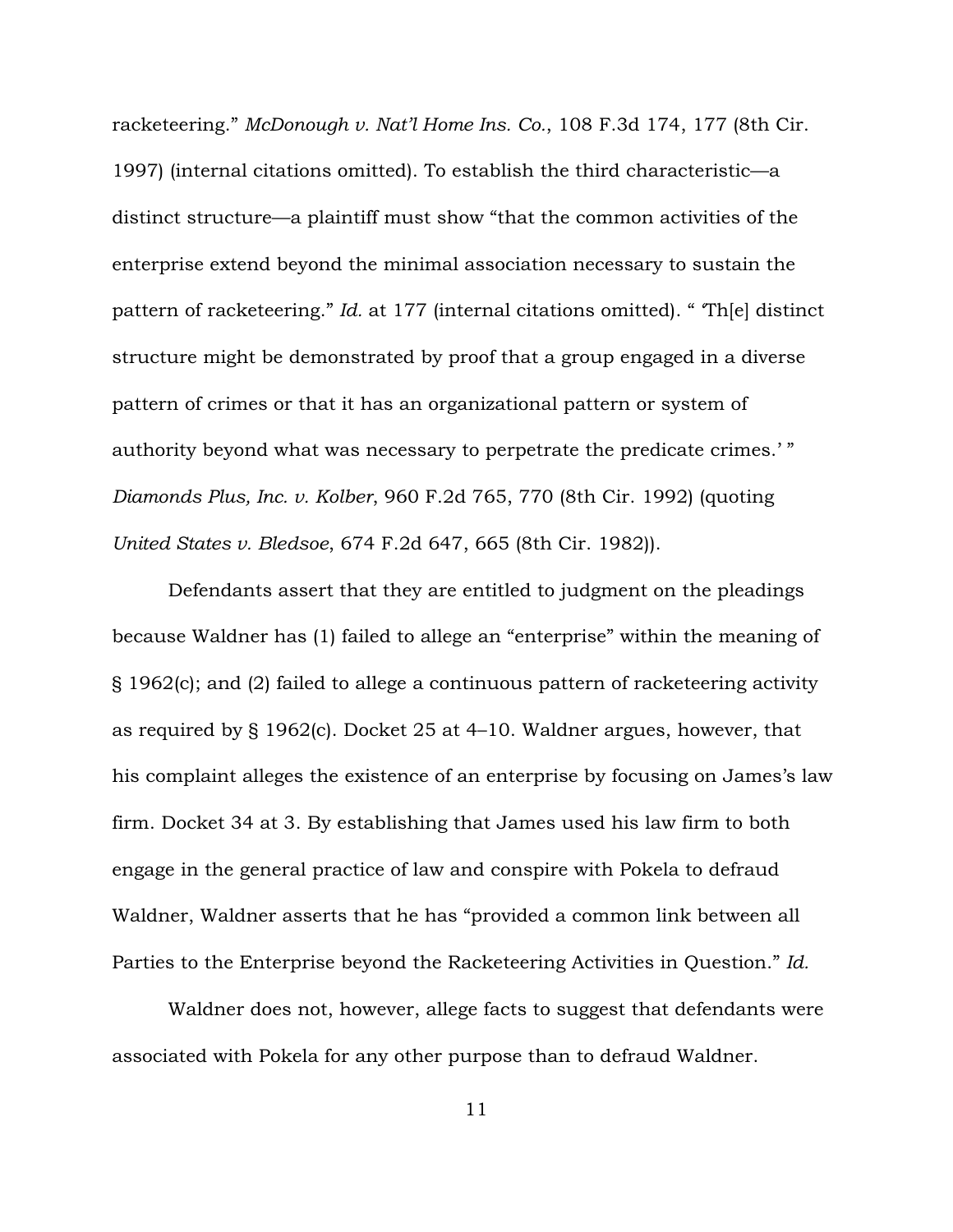Although James's law firm represents an "ascertainable structure distinct from that inherent in a pattern of racketeering," *McDonough*, 108 F.3d at 177, Waldner has failed to allege that Pokela was associated with that distinct structure for any purpose other than to defraud Waldner.<sup>4</sup> The complaint does not allege that defendants had an association with Pokela were the alleged predicate acts removed from the equation. Without an association, no enterprise exists. *See Handeen v. Lemaire*, 112 F.3d 1339, 1352 (8th Cir. 1997) ("In assessing whether an alleged enterprise has an ascertainable structure distinct from that inherent in a pattern of racketeering, it is our normal practice to determine if the enterprise would still exist were the predicate acts removed from the equation."). Consequently, the court finds that Waldner has failed to allege the existence of an enterprise within the meaning of  $\S$  1962(c).<sup>5</sup> Defendants are therefore entitled to judgment in their favor on Waldner's racketeering claim, and such claim is dismissed.

 $<sup>4</sup>$  In fact, Pokela is not even a party to this action.</sup>

 $5$  With regard to a continuous pattern of racketeering activity, Waldner asserts that he has provided four examples of predicate acts—mail fraud, wire fraud, false statements, and right to honest service—which occurred over the course of four years, thus sufficiently alleging a continuous pattern of racketeering activity. Docket 34 at 4–5. Because a RICO claim cannot survive absent the existence of an enterprise, however, the court need not decide whether Waldner alleged a continuous pattern of racketeering activity.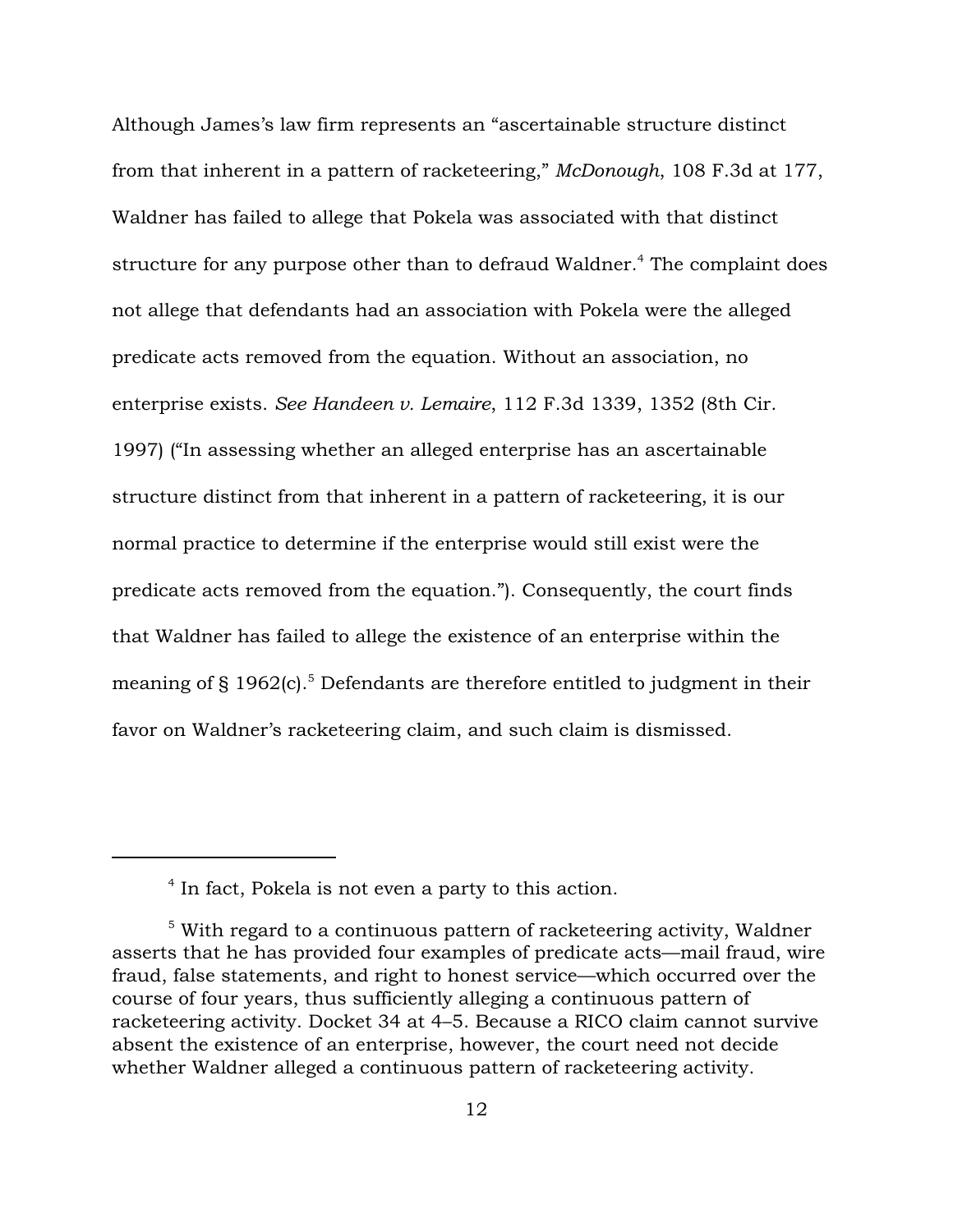# II. The court denies defendants' motion for partial summary judgment.

Defendants assert they are entitled to summary judgment with regard to

Waldner's legal malpractice and breach of fiduciary duty claims. Dockets 26,

27. Waldner opposes defendants' assertions. Docket 33. For the following

reasons, the court denies defendants' motion for partial summary judgment.

Waldner alleges that "Defendant James was negligent and breached his

duty to the Plaintiff in the following" ways:

- a. Failing to assert available claims;
- b. Failing to correctly list all damages suffered by the Plaintiff Waldner in the complaint;
- c. Failing to Correctly list all damages suffered by the Plaintiff Waldner in his Affidavit of damages;
- d. Failing to present evidence to the Court at the Prove-Up Hearing regarding all damages suffered by the Plaintiff Waldner;
- e. Failing to ensure the Court Entered a Judgement for the Correct amount of damages suffered by the Plaintiff Waldner;
- f. Failing to comply with requests from the Plaintiff Waldner to provide Information regarding the Case;
- g. Failing to File necessary Motions;
- i. Failing to obtain and/or introduce necessary evidence and testimony regarding damages suffered by the Plaintiff Waldner;
- j. Generally failing to carry out the duties, obligations and functions of Legal Counsel with proper skill, diligence and care required.

Docket 1 at ¶ 100. As a direct and proximate result of James's alleged legal

malpractice, Waldner represents that he suffered actual money damages, loss

of pre- and post-judgment interest, and "other general and special damages in

an amount to be determined at Trial." *Id.* at ¶ 101.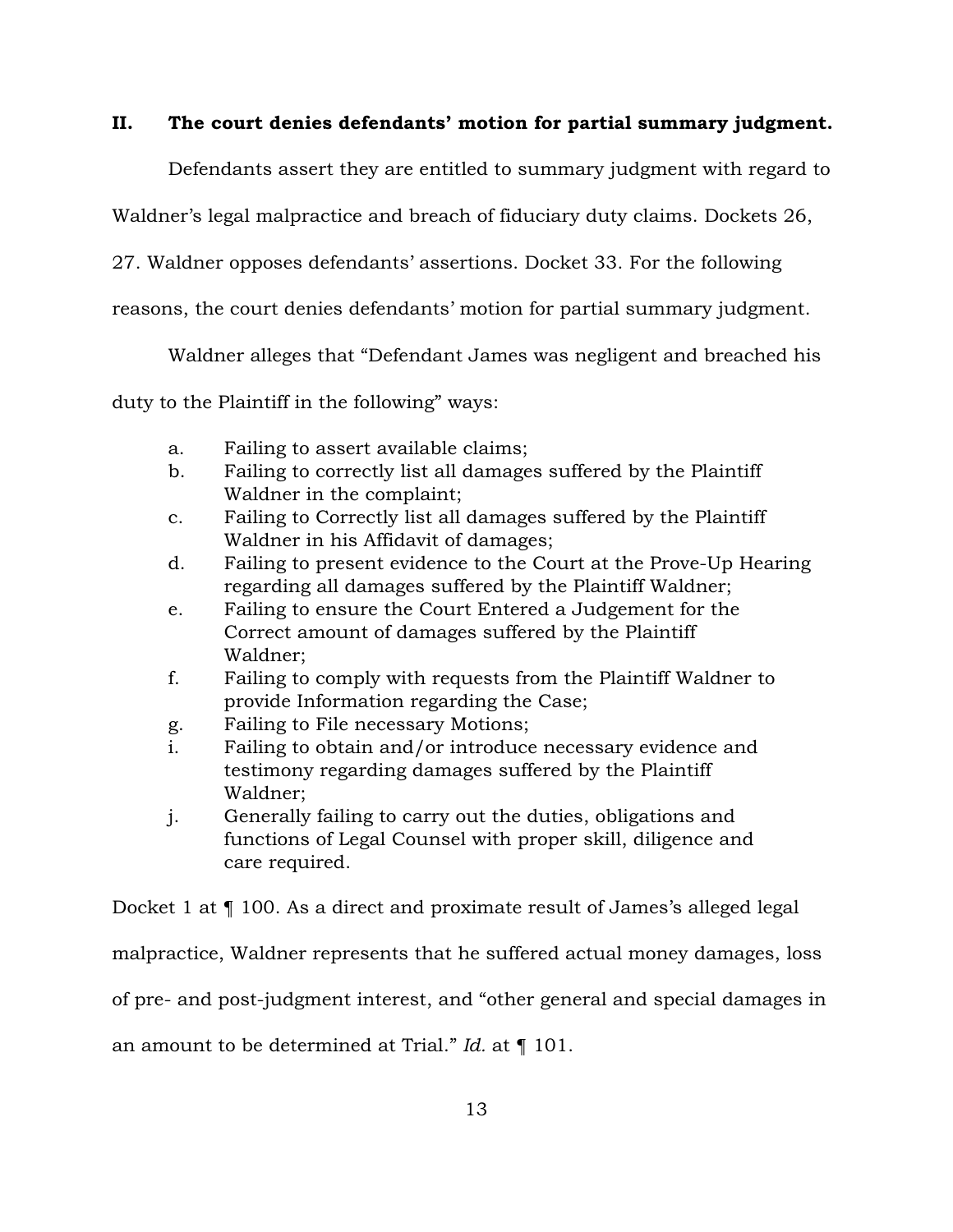To establish a legal malpractice claim under South Dakota law, a plaintiff must prove the following: "(1) the existence of an attorney-client relationship giving rise to a duty; (2) that the defendant attorney[], either by act or omission, violated or breached that duty; (3) that the attorney[]'s breach of duty proximately caused injury to plaintiff; and (4) that plaintiff sustained actual injury, loss, or damage." *Randall v. Bantz, Gosch, Cremer, Peterson and Sommers*, 883 F. Supp. 449, 450 (D.S.D. 1995) (citing *Haberer v. Rice*, 511 N.W.2d 279, 284 (S.D. 1994)). To establish a breach of fiduciary duty under South Dakota law, a plaintiff must prove the following: "(1) that the defendant was acting as plaintiff's fiduciary; (2) that the defendant breached a fiduciary duty to plaintiff; (3) that plaintiff incurred damages; and (4) that the defendant's breach of the fiduciary duty was a cause of plaintiff's damages." *Chem-Age Indus., Inc. v. Glover*, 652 N.W.2d 756, 772 (S.D. 2002) (citation omitted).

In support of their motion for partial summary judgment, defendants argue that Waldner cannot show " 'that a judgment in [his] favor would have been collectible.' " Docket 27 at 4 (quoting *Haberer*, 511 N.W.2d at 285). According to defendants, Pokela is allegedly insolvent and thus incapable of satisfying the existing damages award. Therefore, even if Waldner could establish that he was entitled to a larger default judgment award than what he initially received, he would be unable to collect such an award. Accordingly,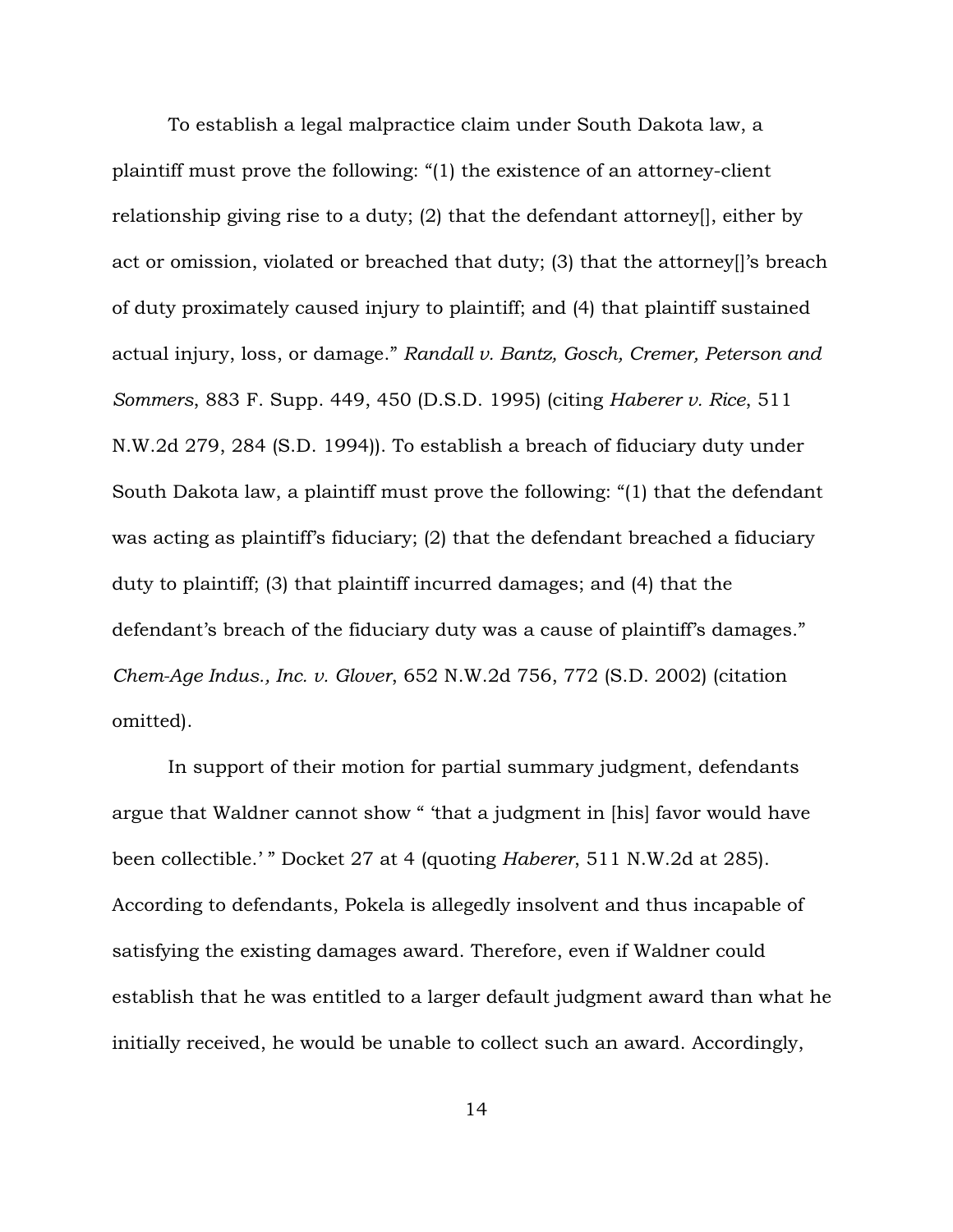defendants maintain that Waldner cannot establish a necessary element of a legal malpractice or breach of fiduciary claim as he has not sustained an actual, recoverable loss.

To support their claim that Pokela is insolvent, defendants have submitted an affidavit wherein Pokela represents that "Waldner would not have been able to collect a judgment in any amount greater than \$1,652,783.30 because [Pokela] had no significant assets and a substantial amount of debt in [his] name" (Docket 29 at ¶ 7); that Pokela "did not have malpractice liability insurance coverage that would have paid the amount of damages, if any, [he] was found liable for in the malpractice action brought by [James on behalf of] Mr. Waldner" (Docket 29 at ¶ 8); that "[o]n August 1, 2011 [Pokela] entered a guilty plea to Conspiracy to Commit Wire Fraud" and was subsequently imprisoned and ordered to pay restitution in the amount of \$848,909.48 (Docket 29 at ¶¶ 10–11); that Pokela has approximately \$150,000 in other debt (Docket 29 at ¶ 13); that Pokela owes "the United States Federal Government outstanding federal income tax payments in an approximate amount of \$50,000" (Docket 29 at ¶ 14); that Pokela is currently unemployed due to a shoulder injury (Docket 29 at ¶ 16); that Pokela's only source of income is his monthly Social Security payment in the amount of \$2,200 (Docket 29 at ¶ 17); that Pokela lost his home in foreclosure and currently rents a home for \$700 per month (Docket 29 at ¶ 18); that Pokela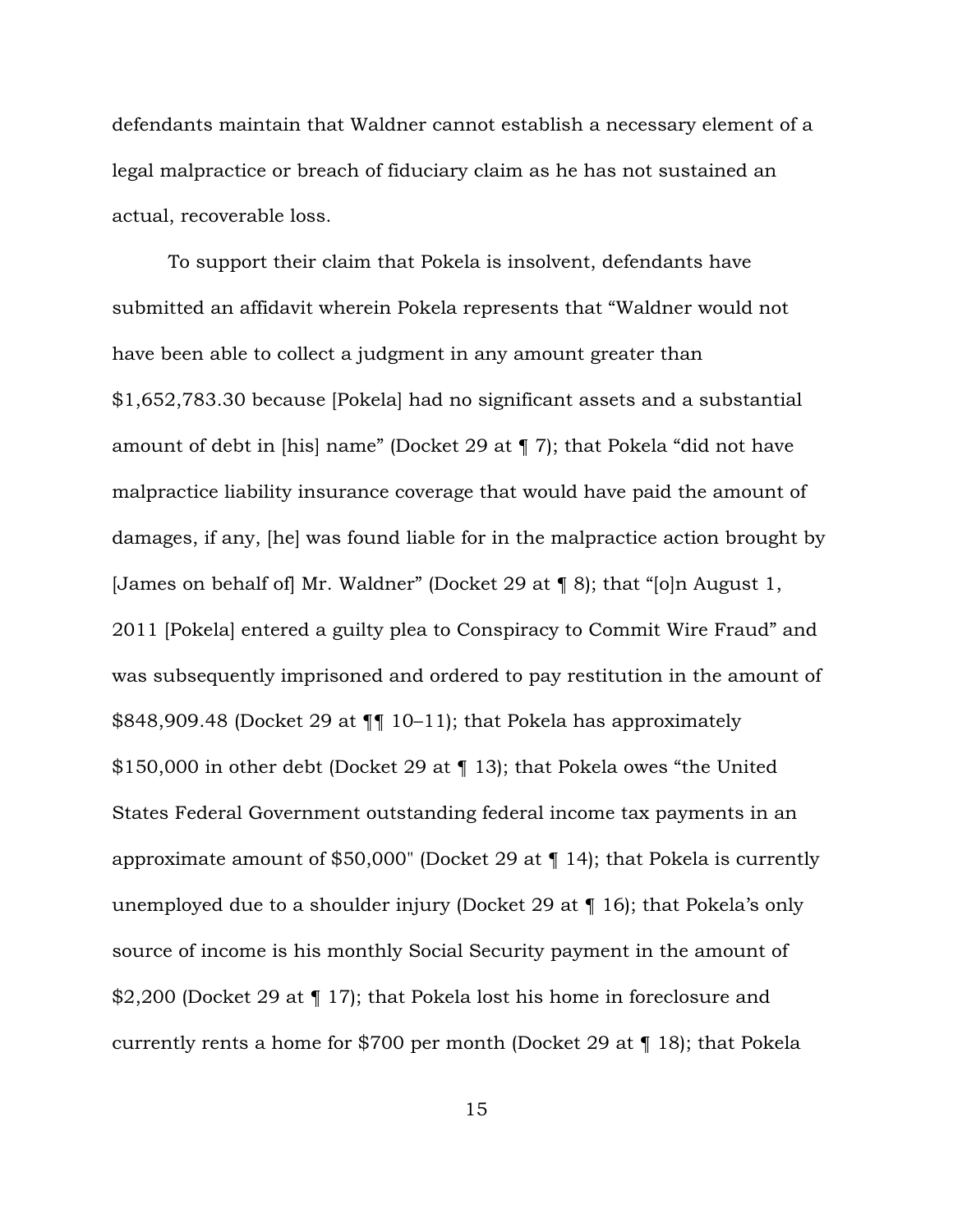and his wife are divorced (Docket 29 at ¶ 19); and that Pokela has no significant assets (Docket 29 at  $\P$  20).<sup>6</sup>

In his reply brief, Waldner has requested additional time to conduct discovery with regard to whether Pokela is, in fact, insolvent. Docket 55. Pursuant to Federal Rule of Civil Procedure 56(d),

[i]f a nonmovant shows by affidavit or declaration that, for specified reasons, it cannot present facts essential to justify its opposition, the court may: (1) defer considering the motion or deny it; (2) allow time to obtain affidavits or declarations or to take discovery; or (3) issue any other appropriate order.

*See also In re Temporomandibular Joint Implants Prod. Liab. Litig.*, 113 F.3d

1484, 1490 (8th Cir. 1997) (citation omitted) ("[S]ummary judgment is proper only after the nonmovant has had adequate time for discovery.").

In the instant case, Waldner has specifically disputed seven statements from Pokela's affidavit. Docket 55. Waldner has also submitted a "declaration" in which he outlines disputed material facts and indicates the type of information he plans to request from defendants to support his contentions. Docket 56. Waldner also alleges that part of defendants' malpractice was defendants' failure to diligently pursue Waldner's claim against Pokela. Docket 33. Had the claim been diligently pursued, Waldner claims Pokela's financial

 $6$  To support Pokela's representations, defendants have submitted the judgment from his criminal case wherein restitution was ordered in the amount of \$848,909.48 (Docket 29-1) and an e-mail wherein an ALPS claims attorney states that Pokela's "last policy with ALPS was cancelled as of 7/15/2008 and he did not qualify for a tail policy" (Docket 45-1).